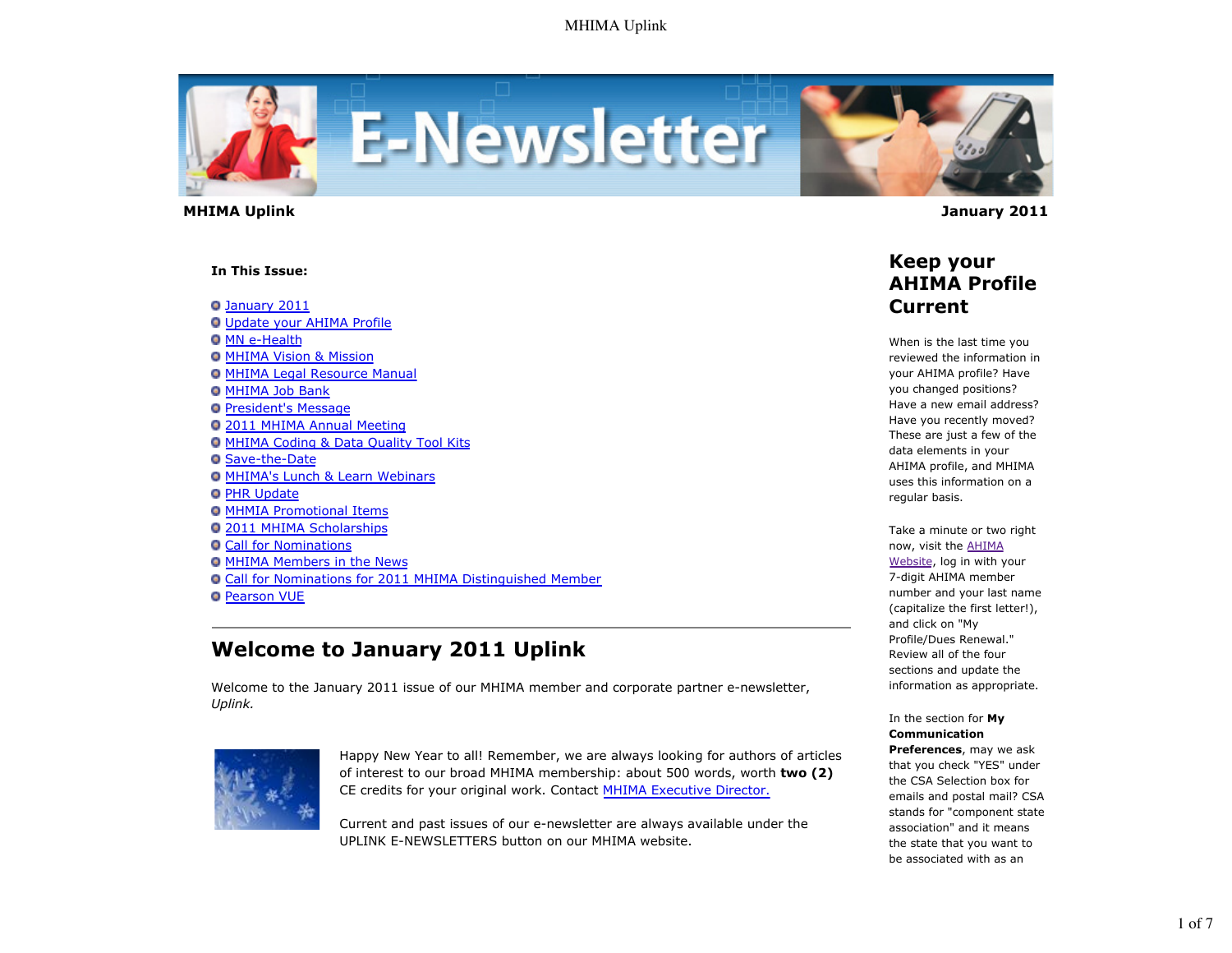MHIMA Uplink

If you would like to unsubscribe to our newsletter, please contact Executive Director.

## **MHIMA Vision & Mission**

**Vision:** The Minnesota Health Information Management Association, together with AHIMA, will set the standard and be the recognized leader in health information management practices, technology, education, research, and advocacy.



**Mission:** MHIMA is committed to the professional development of its members through education, networking, and life-long learning. These commitments promote high quality health information and benefit the public, health care providers, and other clinical data users.

#### **President's Message**

Sue Jensen, RHIT MHIMA President



Sue Jensen, RHIT

Happy New Year Everyone!

January is a wonderful time of year when we get to reminisce over the memories of the past year, by giving thanks and then onward to planning for the New Year ahead. Based on the past year, we made resolutions and promises, believing that "things will be different, better or easier." I am a firm believer in achieving your dreams. It may not be easy and it may be a long journey, but whatever your dream, if you are willing to work hard and not give up, I believe that anything can be accomplished.

One of the biggest influences in my life is my sister, Deb. She is truly an amazing woman and every day I continue to learn from her. When we started off on our new business adventures, there were days that things didn't always go well. One night when we were talking, she said the following words to me. They are simple, straightforward, and honest. This simple line stays with

me in all areas of my life. She said, "If it was easy, everyone would do it." I take these words to heart and apply them now in all areas of my life. While some would read this statement and use it in a discouraging way, I use this statement to remember that all of us are unique individuals, with different sets of skills and passionate, driving forces that make us who we are today.

AHIMA member. MHIMA uses email and occasionally land mail as our primary means of communication, and if you check "NO" in the email or postal mail boxes, you won't receive either type of communication from us. Thank you!

### **Staying Up To Date with MN e-Health**

If you aren't receiving the weekly electronic MN e-Health Update newsletter, consider signing up for it. This will keep you up to date on issues related to e-Health, including HITECH, Meaningful Use, Privacy & Security and others, as well as provide links to e-Health resources available for your use. To subscribe, click here.

## **MHIMA Legal Resource Manual**

The 2009 Legal Resource Manual remains available



for purchase! This Manual is a complete update of the 2007 version and includes the laws and rules that address the majority of issues that may arise with

With that statement in mind, I am blessed to have a large, wonderful group of MHIMA people that I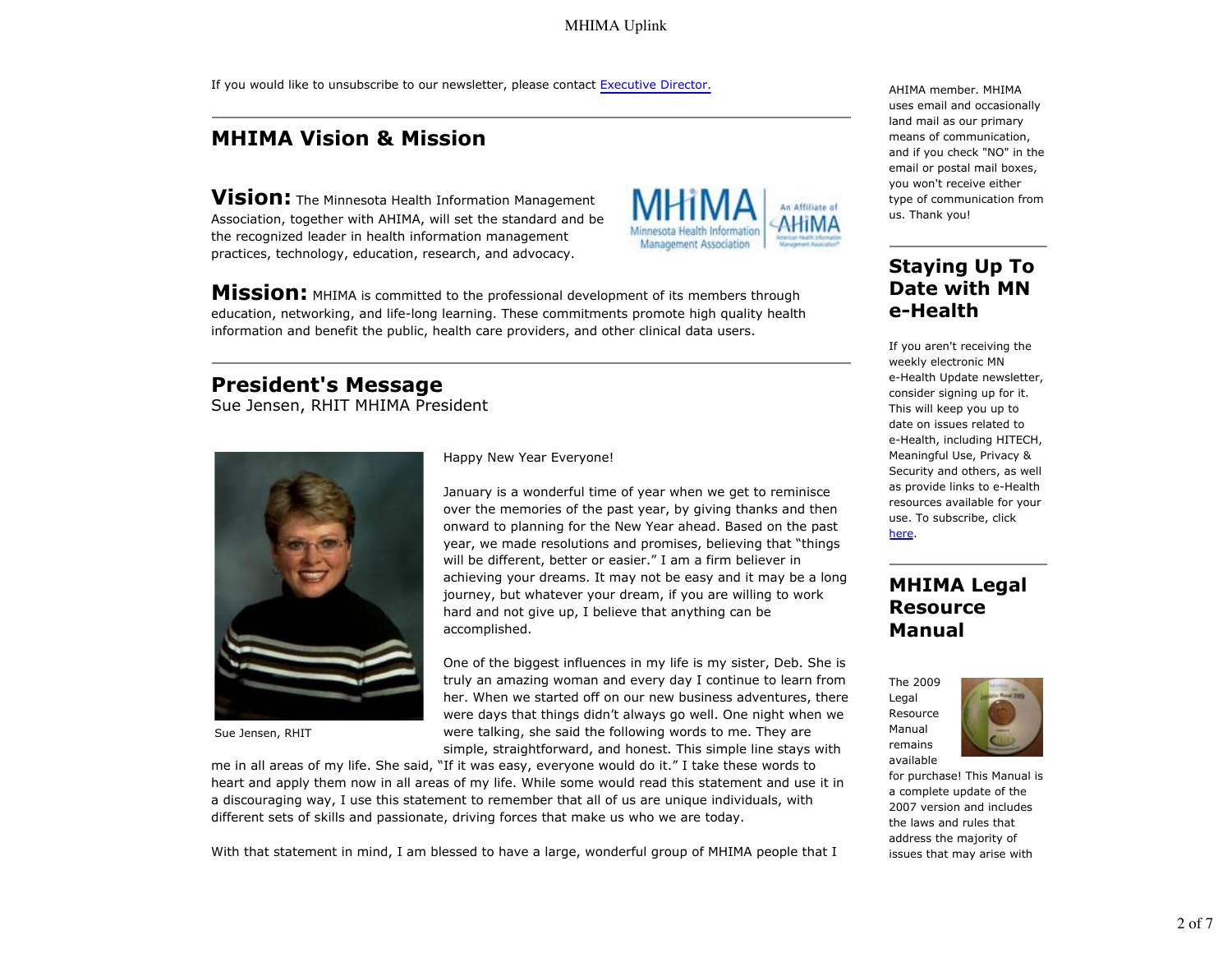call my friends, who have skills that, when blended together, make a wonderful combination. Together, we help each other be the best that we can be and that will make this year another outstanding, wonderful year for MHIMA.

MHIMA is a volunteer organization. This past year, we have continued to see growth in our membership, educational opportunities, and continued recognition in leadership areas through AHIMA in regards to our CSA awards. These areas and more could not be accomplished without the dedication and passion of the volunteers who lead and have led this organization. Our Nominating Committee continues to work hard filling the ballot for this coming year. If you, or someone you know, is interested in running for an office, please contact the chair of the Nominating Committee, Steph Luthi-Terry, by the end of January. The nominations close on January 31.

In addition, the webinar schedule is posted and available on the website. We have some exciting topics in the next few months and they are very cost effective at \$59 per live event. The past webinars have now been archived and can be purchased in the form of a DVD at a new price of \$49 for one, or \$129 for three. Please contact MHIMA's Executive Director to register for upcoming webinars or to purchase any of the past webinars.

We have many committees who are working hard on a variety of projects and activities. If you are interested in volunteering on a committee, please send a note to MHIMA's Executive Director and she will forward that information to the Committee or Project Chair(s).

Last, but not least, MHIMA's Annual meeting will be at Treasure Island Casino in Red Wing in April. We hope to see you there.

Welcome to 2011!

Sue

## **2011 MHIMA Annual Meeting**

**"Health Information: Innovation and Quality in a Time of Health Care Reform."** Plans are well underway for our 2011 Annual Meeting April 27-29, 2011, at Treasure Island Resort & Casino Convention Center near Red Wing. TI's Convention Center is brand new, and totally smoke free, as is their new tower hotel suite. The convention center and hotel rooms all have complimentary wireless internet as well. Your 2011 Annual Meeting planning team, led by Karen Teufer and Christina



Wallner, are planning another great educational, exhibitor show and social event for you!

Written program materials will be in your mailbox before the end of January. Registration is now open from our website, where you can also find the Program of Events, hotel accommodation

respect to health information practice. There are many new updates in every chapter. As one member states, "This is truly a valuable resource for anyone that works with health care." It's a compilation of best practices and experience of HIM professionals and the facilities they represent in Minnesota, and it's had extensive legal review.

#### **There will not be another update to the Legal Manual until 2011.**

All HIM Departments should have this Manual in their office for ready reference. It's available on CD only and can be purchased from the MHIMA Store button on the MHIMA website.

## **MHIMA Job Bank**

Are you seeking a job? Are you an employer looking for a potential employee? Is your facility looking for someone with a skill set of MHIMA members? Be sure to check out the MHIMA Job Bank Network on our website, which continues to be very popular and new positions are being posted on a regular basis. Here, you'll find information about registering as a "Job Seeker" or as an "Employer". New positions are posted frequently, so check us out often!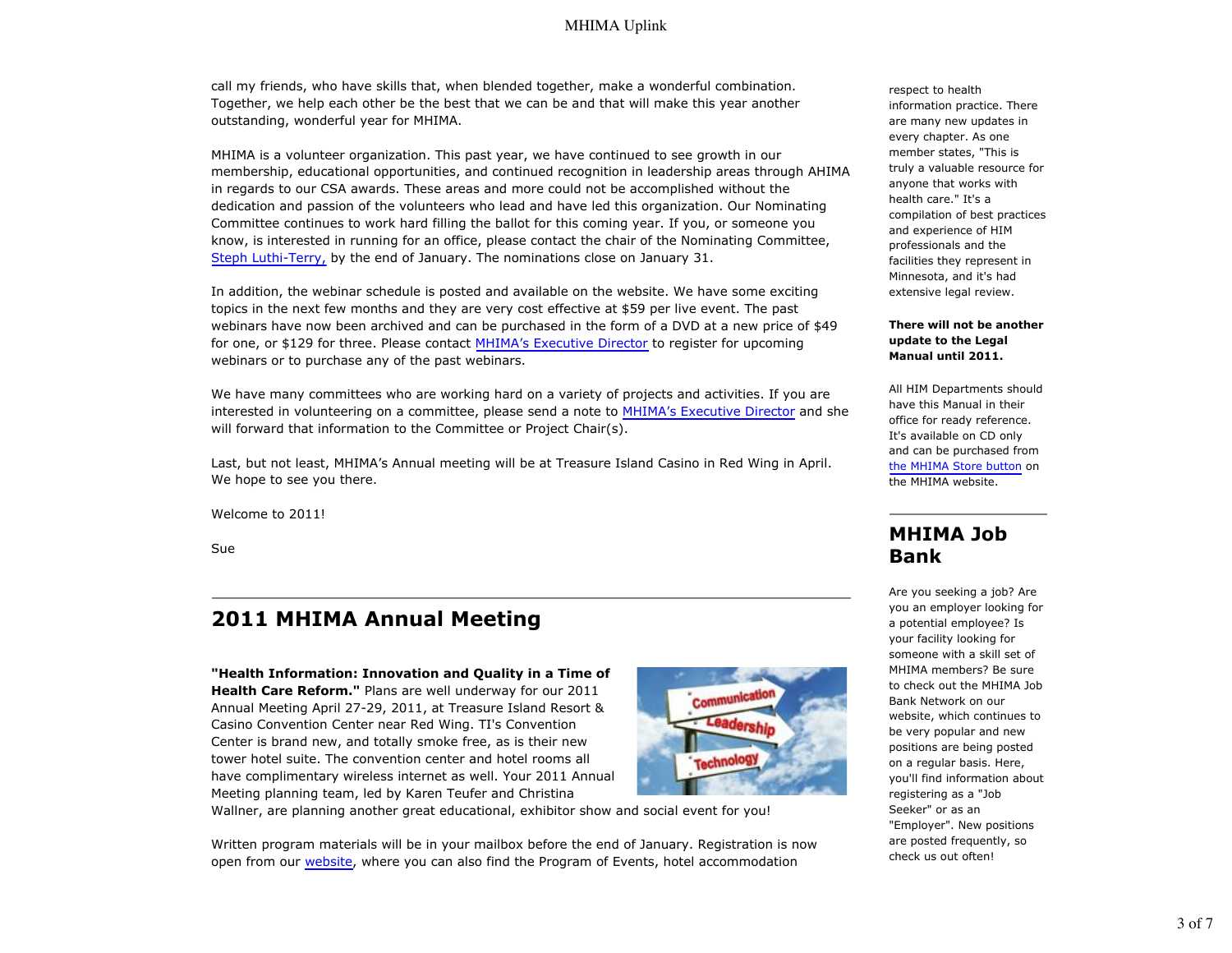information, and travel directions.

Register early and plan to join us!

Do you have JPG photos of MHIMA events of this past year? Would you like to share them with our annual meeting attendees in a continuous PowerPoint at various spots in our meeting? Email them to MHIMA's Executive Director for inclusion in the photo presentation.

## **MHIMA's Lunch & Learn Webinars**



MHIMA's Lunch & Learn Webinar series continues for 2011. All webinars are being recorded and a DVD is available for purchase if you cannot attend the live event. Visit the MHIMA website and click on the HIM Education button/Online Learning for complete details on the "live" events as well as ordering recorded webinars.

The next webinars on our schedule are:

- February 23: Clinical Documentation Improvement presented by Patti Collins Smith and Anne Tegen
- March 24: REACH Update presented by Dr. Paul Kleeberg
- March 31: HITECH/HIPAA presented by Dwan Thomas Flowers

All webinars are \$59 per "live" connection for MHIMA/AHIMA members, and worth one (1) CE for everyone participating at one site connection. Multiple connections at one site require separate registrations.

Archived versions are now available for \$49 for members, or a package of three for \$129.

The MHIMA webinar series is an opportunity to pick up needed information as well as earn CEUs at a very reasonable rate, and our presentations reach our members all across the state. We hope you take advantage of our webcasts!

## **Promoting PHRs to our Patients**

Carolyn Gaarder, MLA, RHIA

Patient Navigators

This article appeared in the October 2010 issue of Journal of AHIMA. In the past, this role and variations are discussed as

possible career tracks for HIMs. Recently, the myphr website has recommended reading this article

**Job Seekers:** There is no fee to register.

**Employers:** Job posting fees are very reasonable and reach all of our MHIMA membership. E-blasts of job announcements are also available for purchase.

Click Here to visit the MHIMA Job Bank.

**MHIMA Coding &**

**Data Quality**

**Roundtable Tool**

#### **Kits**

The MHIMA Coding & Data Quality Committee's newest PowerPoint presentation, including case study questions, is **"Neoplasms - Carcinoid Tumor"** There is an accompanying case study answer presentation. This is one of several "tool kits" developed for use by MHIMA members to support coding education and discussion in your facilities and at your regional meetings.

Is there a tool kit topic that needs to be developed? Let your needs be known. Contact Angela Jackson or Jessica Peterson.

The general "Do It Yourself" PowerPoint tool kit gives you the guidelines to set up a coding roundtable.

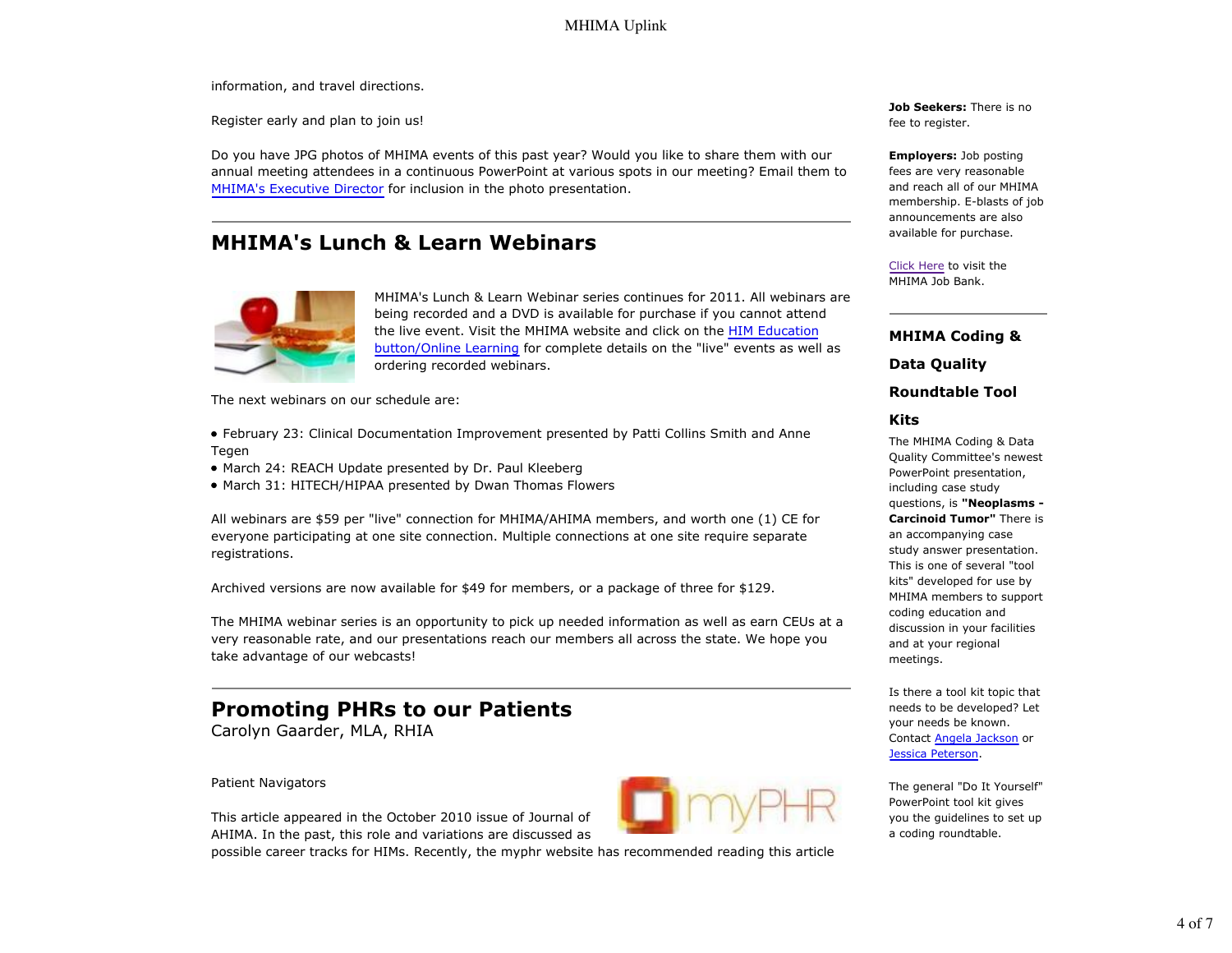as it does tie into the promotion of getting patients more knowledgeable about their health care and therefore being able to contribute to the decisions being made.

The concept involves providing the patient with assistance in navigating the health care delivery system which can include making appointments, understanding test results, following treatment plans, locating community resources, finding more information about their health care conditions, etc.

This sounds very much like the patient advocate job positions that were developed years ago to assist patients in finding a more personal link in the fast growing complexities of larger health care facilities. The premise was to have the patient establish a relationship with a patient advocate who would be the first contact with assistance in anything from making appointments to obtaining health records to researching more information about their disease conditions. At that time, the goal was patient satisfaction and basically a happy patient who would not be quick to bring action in case of a mishap if they had the name of their patient advocate who could help them resolve things. The basic goal of the "patient navigator" is slightly different, however, the process looks quite similar.

The good news is Medicare beneficiaries are being encouraged to develop a PHR. Check out Medicare's website and look for the "blue button". This might be an opportunity for us to go out to the senior citizen groups and promote the PHR. Keep in mind that there will be free PHR training at the annual meeting, worth two (2) hours of Privacy & Security or Technology CE.

Stay warm, Carolyn Gaarder

## **2011 MHIMA Scholarships**

The MHIMA Scholarship Committee announces that applications are now open for the 2011 MHIMA Scholarships! Students who are HIM/HIT MN residents, or AHIMA members who designate Minnesota as their chosen state for affiliation, are eligible to apply when enrolled in an in-state or out-of-state program. Applicants must have completed 50% of their program in a HIT or HIM accredited program, a graduate program related to HIM in a college or university accredited by a nationally recognized accrediting agency, a coding certificate program, or the AHIMA



Coding Basics Interactive Campus program. In addition, applicants must have a cumulative GPA of 3.0 out of 4.0 and must be AHIMA members. MN students from all program levels are eligible for scholarships, which are based on merit, not financial need.

**The application deadline closes on February 28, 2011 and all application materials must be received on or before that date.**

Additional tool kits on specific topics that have been developed and are available include Interventional Radiology, E&M, Heart Failure, updated Present on Admission (POA) and Aftercare vs Follow Up.

All are available on the Coding and Data Quality button on the MHIMA website. Watch for additional toolkits as they are developed!

And a reminder about your general coding questions: You are encouraged to use AHIMA's Coding CoPs for coding related questions. There is a general coding CoP community for coders as well as several for specific coding areas. These CoPs are a great resource for submitting coding questions and participating in the discussion threads surrounding the questions of others. To participate in these CoPs, Click Here.

## **Save-the-Date for the 2011 MHIMA Annual Meeting**

**"Health Information: Innovation and Quality in a Time of Health Care Reform."** April 27-29, 2011 at the Treasure Island hotel and conference center near Red Wing, Minnesota. Save the date!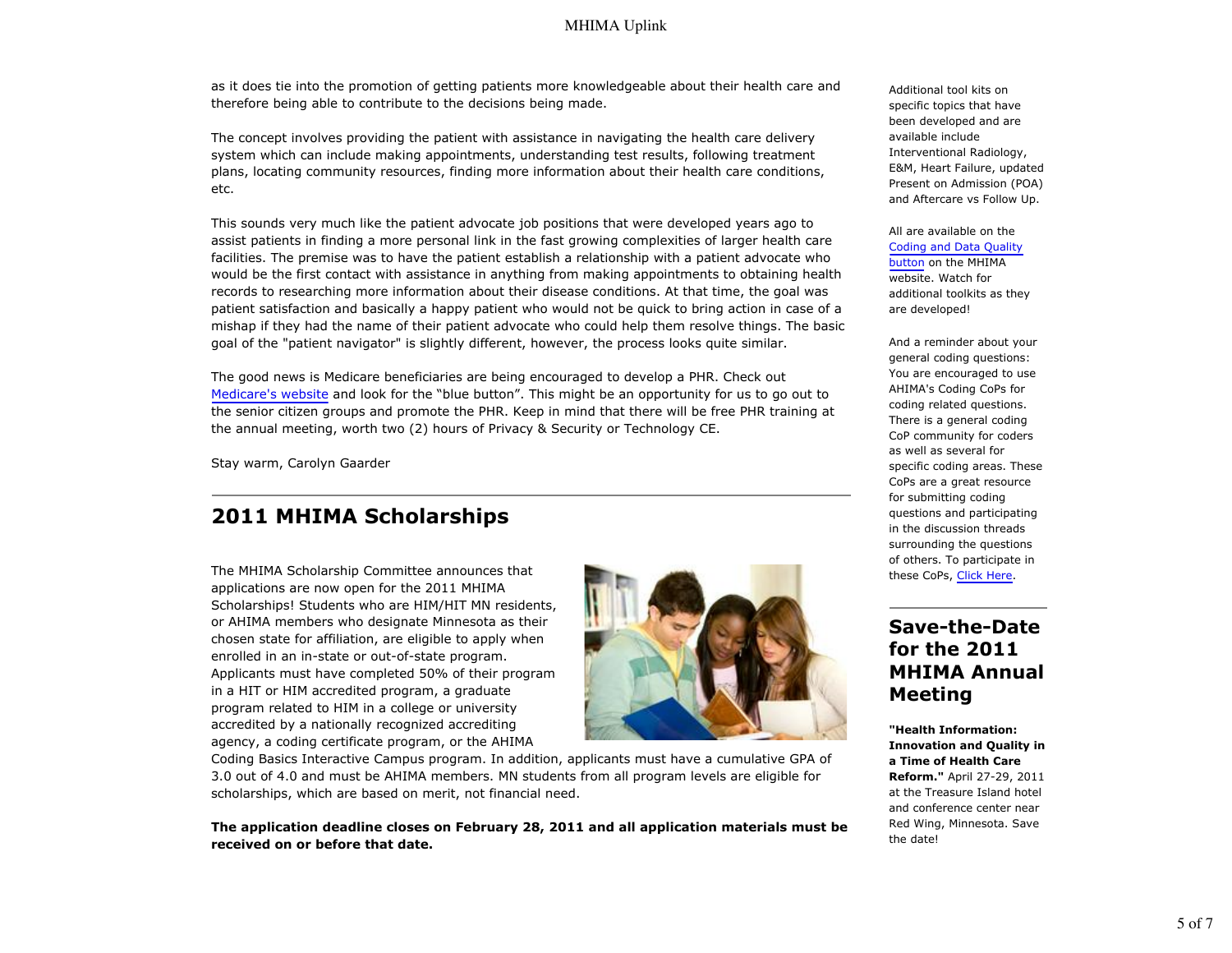More information and application materials are available on the MHIMA website's calendar as well on the HIM education button on our website. Directors of accredited HIM/HIT programs in Minnesota will also have the application materials.

## **Call for Nominations for MHIMA 2011 Election**

The MHIMA Nominating Committee, chaired by Steph Luthi-Terry, Past President, is seeking nominations for the MHIMA election ballot for the following positions. It's not too late to let Steph know about your interest. Nominations close on January 31st.

**President-Elect:** This is a three year-commitment, and the nominee must have been a MHIMA board member within the last five years, a MHIMA committee chair within the last three years, or active in an AHIMA volunteer role within the last three years.

**Delegate Director:** This is a two-year commitment, and the nominee must have been a MHIMA committee chair, held another elected office, or have been a Regional officer within the last three years. One Delegate Director will be elected in 2011.

- **Treasurer:** This is a two-year commitment.
- **Secretary:** This is a one-year commitment.

All nominees must be active MHIMA members with an AHIMA-approved credential. The election occurs in March of 2011, and the elected positions begin on July 1, 2011.

For more information about the specifics of these open positions, Click Here.

If you are interested, or if you want to recommend someone for consideration, please contact Steph Luthi-Terry. Remember, the deadline for nominations is January 31, 2011.

## **MHIMA Members in the News**



Cindy Glewwe, MEd, RHIA, second year MHIMA delegate director, has been asked to serve on AHIMA's Educational Strategy Committee. Cindy anticipates that one of their strategy topics will be practicums for students. Congratulations, Cindy!

The December 2010 issue of *Minnesota Econmic Trends*, published by the MN Department of Employment and Economic Development, featured three of our MHIMA members in their article about health information careers, "Flying Below the Radar." Lisa Kampa, Jodi Hermann, and Ilene Estabrook were interviewed for this article. Click here to read the article. Great visibility for

our profession! Thank you!

## **MHIMA 2011 Distinguished Member**

## **MHIMA Promotional Items**

Check out our MHIMA Store on our website. You'll find tailored logo button-downs, cozy crews and hoodies, and a stunning sterling silver key ring, embossed with our logo, for sale. These items would make a great gift for yourself, a colleague, or to honor someone's achievement.